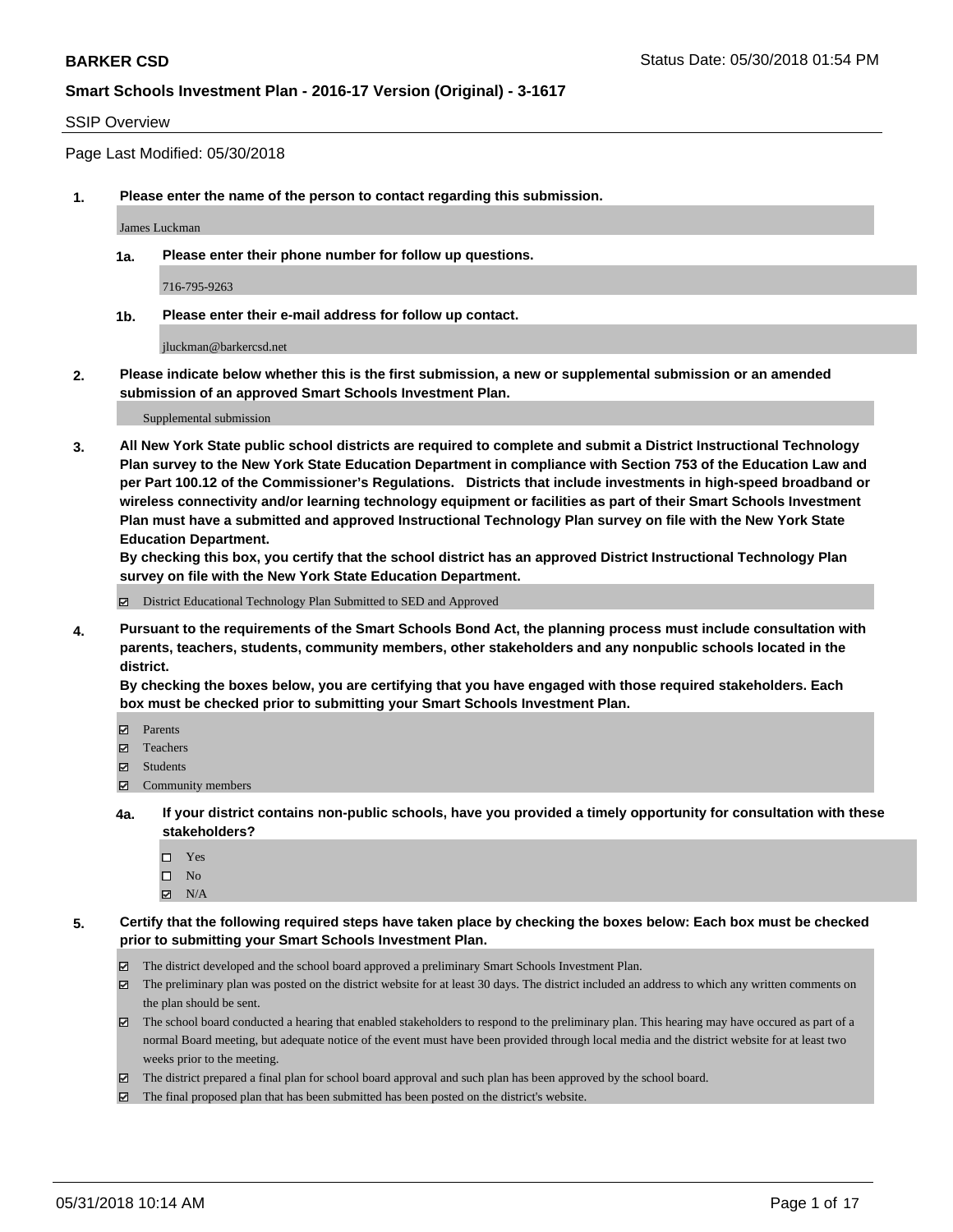SSIP Overview

Page Last Modified: 05/30/2018

**5a. Please upload the proposed Smart Schools Investment Plan (SSIP) that was posted on the district's website, along with any supporting materials. Note that this should be different than your recently submitted Educational Technology Survey. The Final SSIP, as approved by the School Board, should also be posted on the website and remain there during the course of the projects contained therein.**

BCS\_SmartSchoolsInvestmentPlan\_3-1617\_HighTech Security\_FInal.pdf BCS\_SmartSchoolsInvestmentPlan\_3-1617\_HighTech Security\_FInal\_Rev053018.pdf

**5b. Enter the webpage address where the final Smart Schools Investment Plan is posted. The Plan should remain posted for the life of the included projects.**

http://www.barkercsd.net/domain/40

**6. Please enter an estimate of the total number of students and staff that will benefit from this Smart Schools Investment Plan based on the cumulative projects submitted to date.**

819

**7. An LEA/School District may partner with one or more other LEA/School Districts to form a consortium to pool Smart Schools Bond Act funds for a project that meets all other Smart School Bond Act requirements. Each school district participating in the consortium will need to file an approved Smart Schools Investment Plan for the project and submit a signed Memorandum of Understanding that sets forth the details of the consortium including the roles of each respective district.**

 $\Box$  The district plans to participate in a consortium to partner with other school district(s) to implement a Smart Schools project.

**8. Please enter the name and 6-digit SED Code for each LEA/School District participating in the Consortium.**

| <b>Partner LEA/District</b> | <b>ISED BEDS Code</b> |
|-----------------------------|-----------------------|
| (No Response)               | (No Response)         |

**9. Please upload a signed Memorandum of Understanding with all of the participating Consortium partners.**

(No Response)

**10. Your district's Smart Schools Bond Act Allocation is:**

\$596,160

**11.** Enter the budget sub-allocations by category that you are submitting for approval at this time. If you are not budgeting SSBA funds for a category, please enter 0 (zero.) If the value entered is \$0, you will not be required to complete that survey question.

|                                       | Sub-<br>Allocations |
|---------------------------------------|---------------------|
|                                       |                     |
| School Connectivity                   | l 0                 |
| Connectivity Projects for Communities | 0                   |
| <b>Classroom Technology</b>           | l 0                 |
| Pre-Kindergarten Classrooms           | $\overline{0}$      |
| Replace Transportable Classrooms      | $\overline{0}$      |
| High-Tech Security Features           | 97,381              |
| Totals:                               | 97,381              |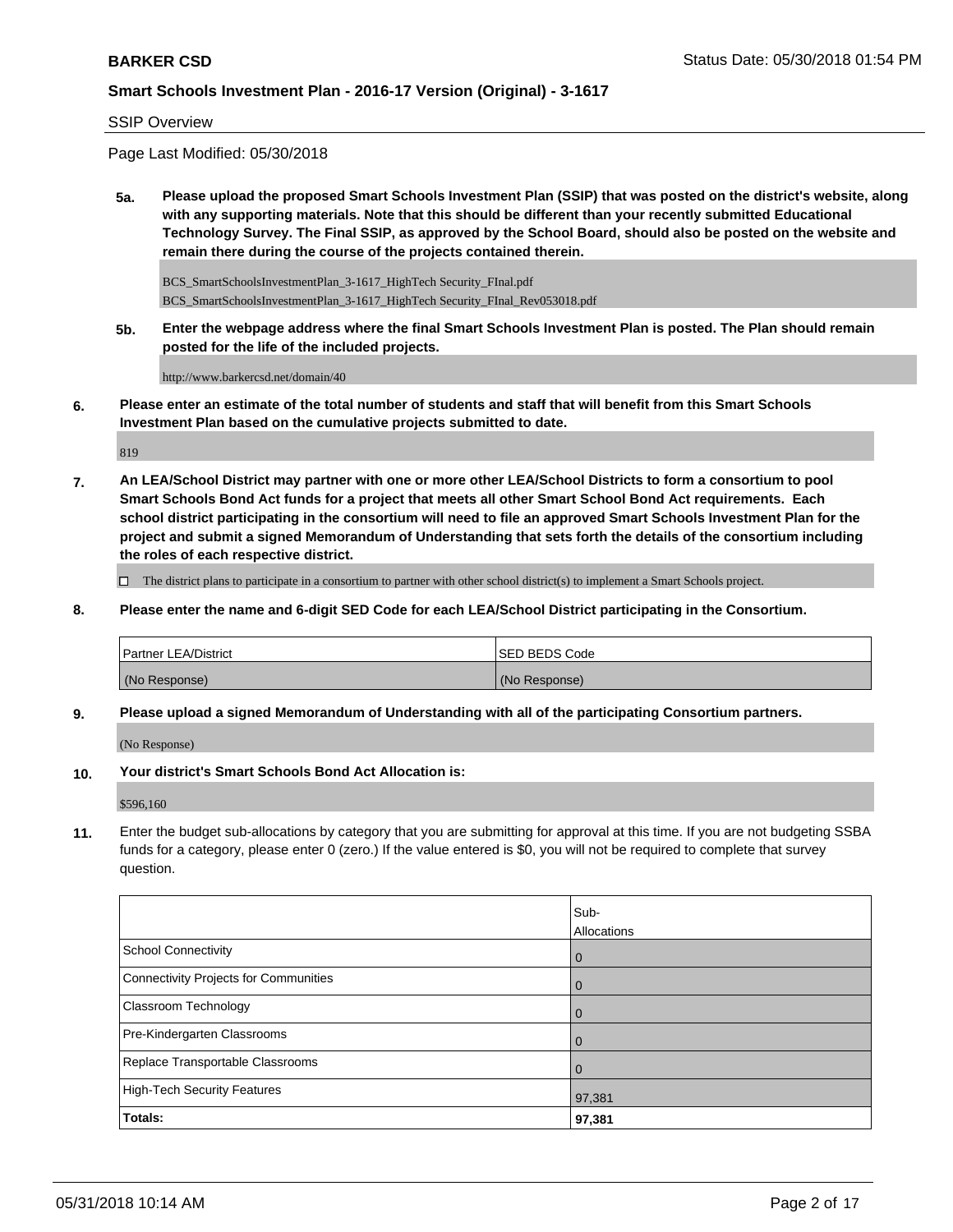#### School Connectivity

Page Last Modified: 04/19/2017

- **1. In order for students and faculty to receive the maximum benefit from the technology made available under the Smart Schools Bond Act, their school buildings must possess sufficient connectivity infrastructure to ensure that devices can be used during the school day. Smart Schools Investment Plans must demonstrate that:**
	- **• sufficient infrastructure that meets the Federal Communications Commission's 100 Mbps per 1,000 students standard currently exists in the buildings where new devices will be deployed, or**
	- **• is a planned use of a portion of Smart Schools Bond Act funds, or**
	- **• is under development through another funding source.**

**Smart Schools Bond Act funds used for technology infrastructure or classroom technology investments must increase the number of school buildings that meet or exceed the minimum speed standard of 100 Mbps per 1,000 students and staff within 12 months. This standard may be met on either a contracted 24/7 firm service or a "burstable" capability. If the standard is met under the burstable criteria, it must be:**

**1. Specifically codified in a service contract with a provider, and**

**2. Guaranteed to be available to all students and devices as needed, particularly during periods of high demand, such as computer-based testing (CBT) periods.**

**Please describe how your district already meets or is planning to meet this standard within 12 months of plan submission.**

(No Response)

- **1a. If a district believes that it will be impossible to meet this standard within 12 months, it may apply for a waiver of this requirement, as described on the Smart Schools website. The waiver must be filed and approved by SED prior to submitting this survey.**
	- By checking this box, you are certifying that the school district has an approved waiver of this requirement on file with the New York State Education Department.
- **2.** Connectivity Speed Calculator **(Required)**

|                         | l Number of<br>Students | Multiply by<br>100 Kbps | Divide by 1000 Current Speed<br>to Convert to<br>Required<br>Speed in Mb | lin Mb           | Expected<br>Speed to be<br>Attained Within   Required<br>12 Months | <b>Expected Date</b><br>When<br>Speed Will be<br>Met |
|-------------------------|-------------------------|-------------------------|--------------------------------------------------------------------------|------------------|--------------------------------------------------------------------|------------------------------------------------------|
| <b>Calculated Speed</b> | (No<br>Response)        | (No Response)           | (No<br>Response)                                                         | (No<br>Response) | (No<br>Response)                                                   | l (No<br>Response)                                   |

**3. Describe how you intend to use Smart Schools Bond Act funds for high-speed broadband and/or wireless connectivity projects in school buildings.**

(No Response)

**4. Describe the linkage between the district's District Instructional Technology Plan and the proposed projects. (There should be a link between your response to this question and your response to Question 1 in Part E. Curriculum and Instruction "What are the district's plans to use digital connectivity and technology to improve teaching and learning?)**

(No Response)

**5. If the district wishes to have students and staff access the Internet from wireless devices within the school building, or in close proximity to it, it must first ensure that it has a robust Wi-Fi network in place that has sufficient bandwidth to meet user demand.**

**Please describe how you have quantified this demand and how you plan to meet this demand.**

(No Response)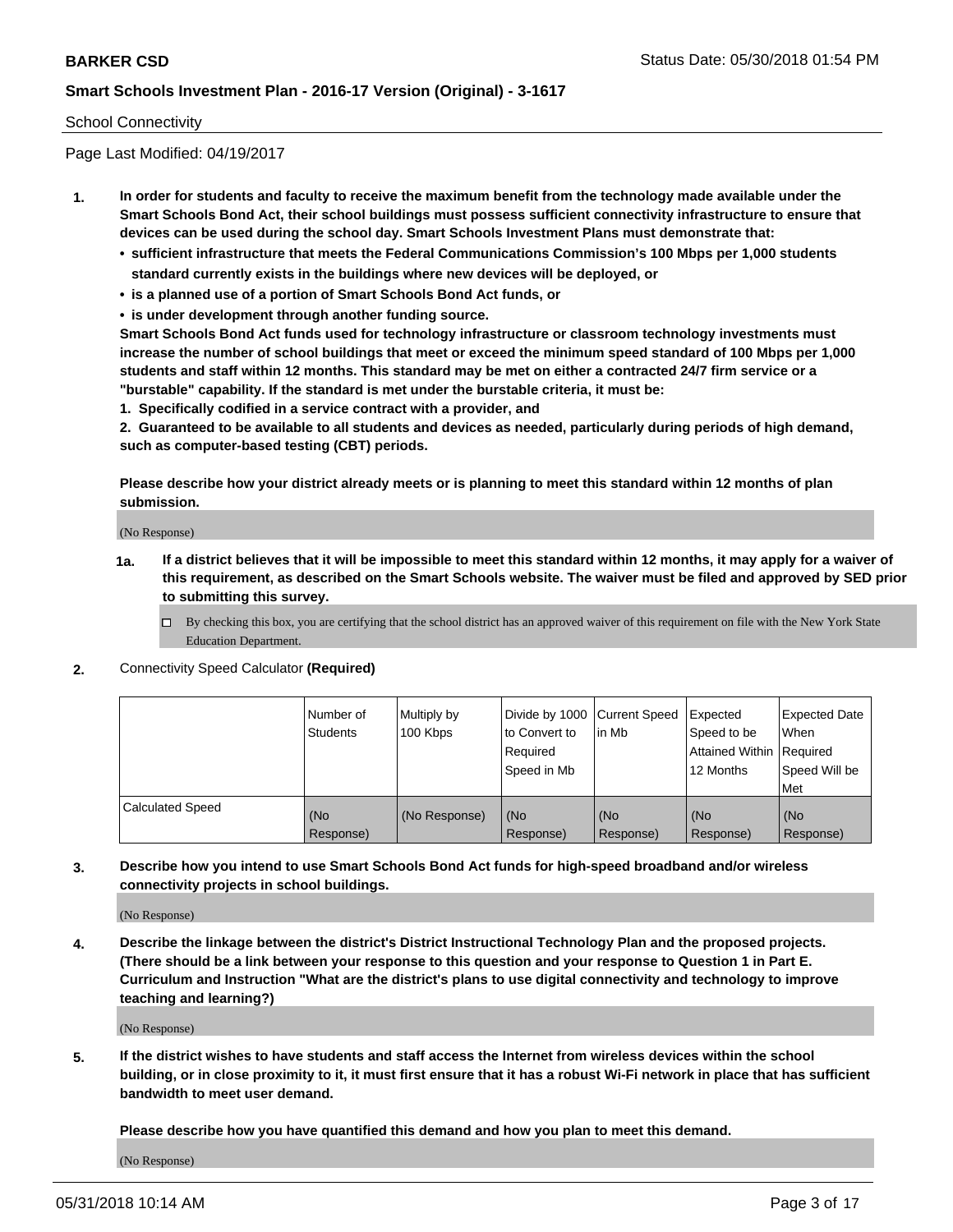#### School Connectivity

Page Last Modified: 04/19/2017

**6. As indicated on Page 5 of the guidance, the Office of Facilities Planning will have to conduct a preliminary review of all capital projects, including connectivity projects.**

**Please indicate on a separate row each project number given to you by the Office of Facilities Planning.**

| <b>Project Number</b> |  |
|-----------------------|--|
| (No Response)         |  |

**7. Certain high-tech security and connectivity infrastructure projects may be eligible for an expedited review process as determined by the Office of Facilities Planning.**

#### **Was your project deemed eligible for streamlined review?**

(No Response)

#### **8. Include the name and license number of the architect or engineer of record.**

| Name          | License Number |
|---------------|----------------|
| (No Response) | (No Response)  |

**9.** If you are submitting an allocation for **School Connectivity** complete this table.

**Note that the calculated Total at the bottom of the table must equal the Total allocation for this category that you entered in the SSIP Overview overall budget.** 

|                                            | Sub-          |
|--------------------------------------------|---------------|
|                                            | Allocation    |
| Network/Access Costs                       | (No Response) |
| Outside Plant Costs                        | (No Response) |
| School Internal Connections and Components | (No Response) |
| Professional Services                      | (No Response) |
| Testing                                    | (No Response) |
| <b>Other Upfront Costs</b>                 | (No Response) |
| <b>Other Costs</b>                         | (No Response) |
| Totals:                                    | 0             |

**10. Please detail the type, quantity, per unit cost and total cost of the eligible items under each sub-category. This is especially important for any expenditures listed under the "Other" category. All expenditures must be eligible for tax-exempt financing to be reimbursed through the SSBA. Sufficient detail must be provided so that we can verify this is the case. If you have any questions, please contact us directly through smartschools@nysed.gov. NOTE: Wireless Access Points should be included in this category, not under Classroom Educational Technology, except those that will be loaned/purchased for nonpublic schools.**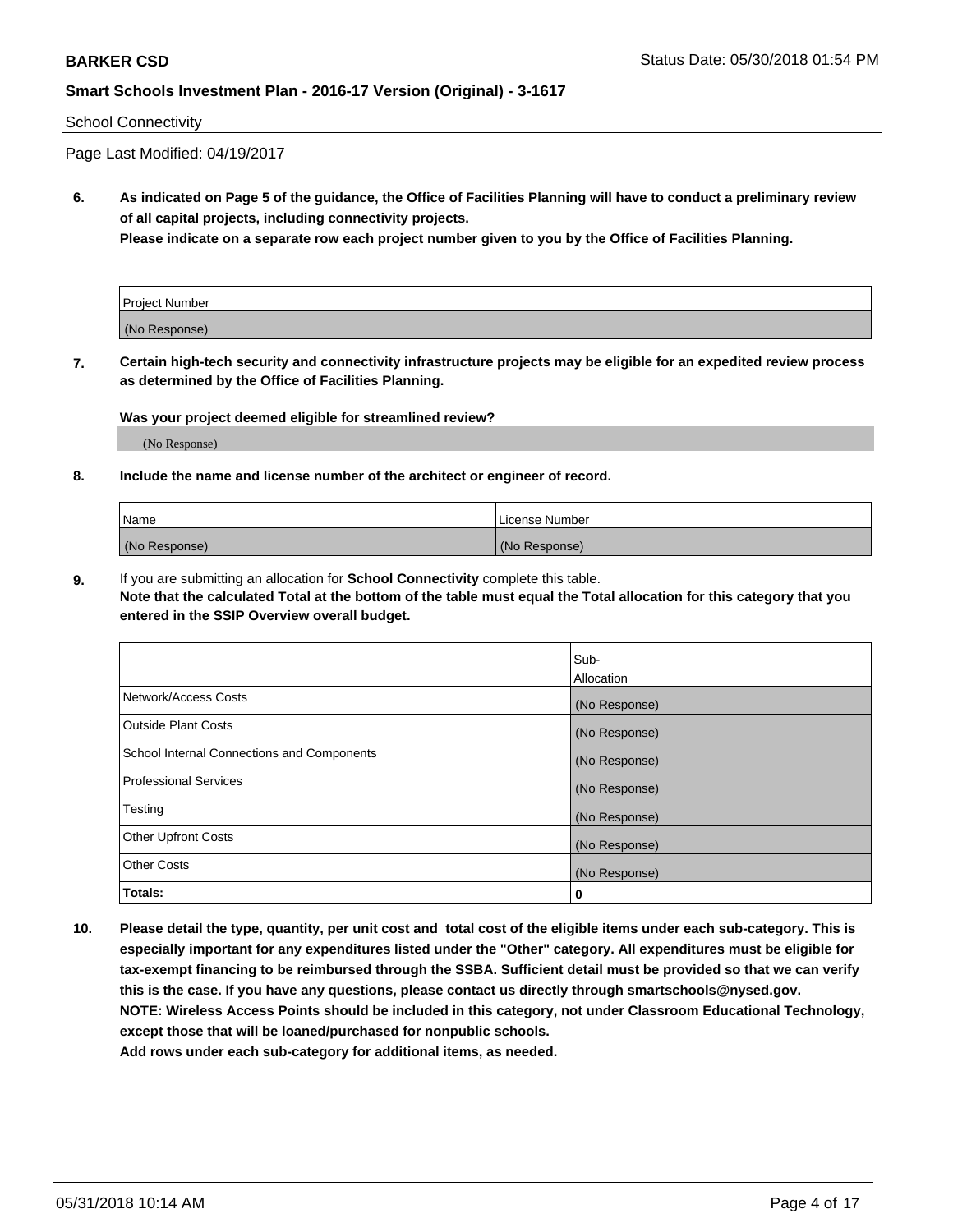School Connectivity

| Select the allowable expenditure | Item to be purchased | Quantity      | Cost per Item | <b>Total Cost</b> |
|----------------------------------|----------------------|---------------|---------------|-------------------|
| type.                            |                      |               |               |                   |
| Repeat to add another item under |                      |               |               |                   |
| each type.                       |                      |               |               |                   |
| (No Response)                    | (No Response)        | (No Response) | (No Response) | (No Response)     |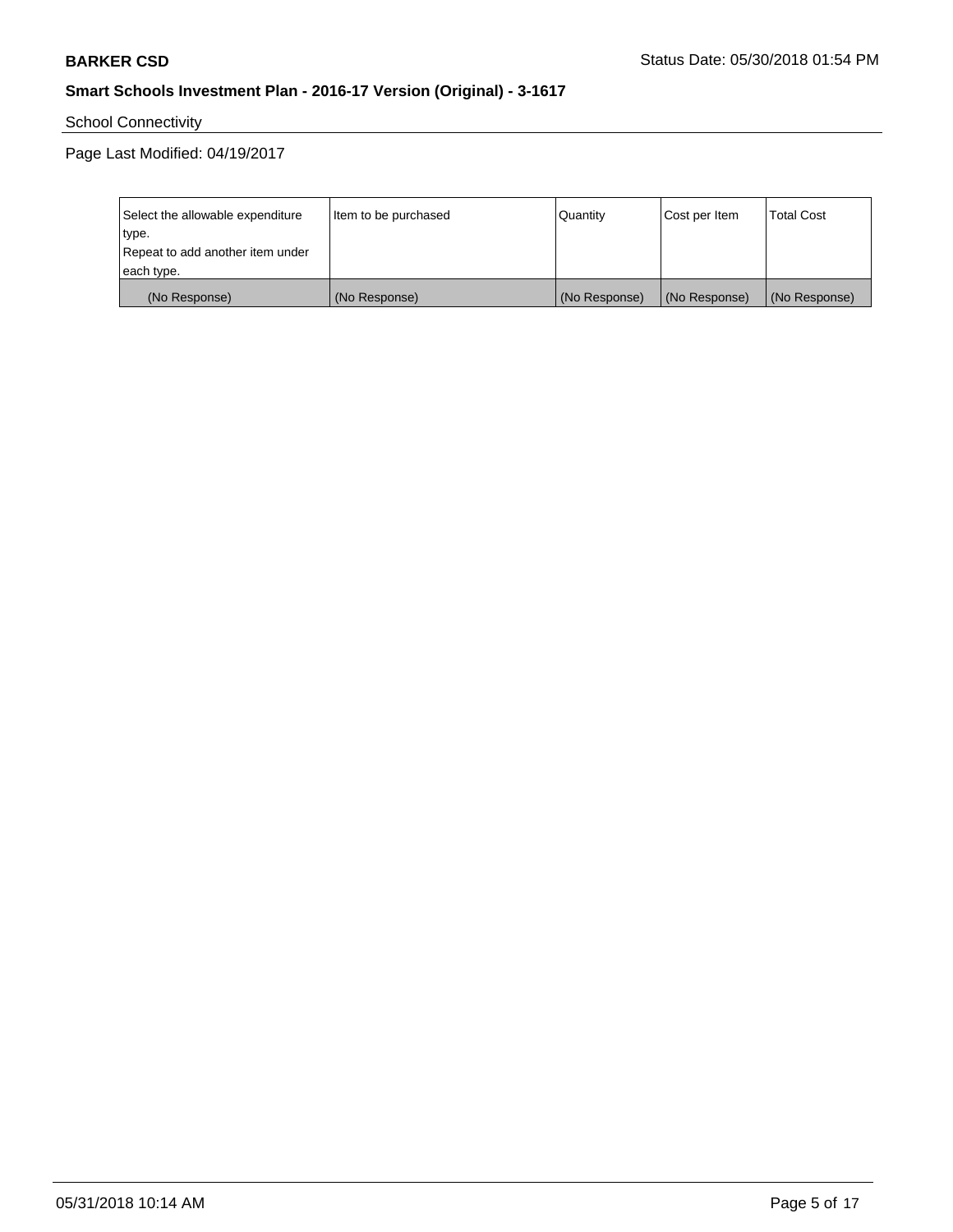Community Connectivity (Broadband and Wireless)

Page Last Modified: 04/19/2017

**1. Describe how you intend to use Smart Schools Bond Act funds for high-speed broadband and/or wireless connectivity projects in the community.**

(No Response)

**2. Please describe how the proposed project(s) will promote student achievement and increase student and/or staff access to the Internet in a manner that enhances student learning and/or instruction outside of the school day and/or school building.**

(No Response)

**3. Community connectivity projects must comply with all the necessary local building codes and regulations (building and related permits are not required prior to plan submission).**

 $\Box$  I certify that we will comply with all the necessary local building codes and regulations.

**4. Please describe the physical location of the proposed investment.**

(No Response)

**5. Please provide the initial list of partners participating in the Community Connectivity Broadband Project, along with their Federal Tax Identification (Employer Identification) number.**

| <b>Project Partners</b> | l Federal ID # |
|-------------------------|----------------|
| (No Response)           | (No Response)  |

**6.** If you are submitting an allocation for **Community Connectivity**, complete this table. **Note that the calculated Total at the bottom of the table must equal the Total allocation for this category that you entered in the SSIP Overview overall budget.**

|                                    | Sub-Allocation |
|------------------------------------|----------------|
| Network/Access Costs               | (No Response)  |
| Outside Plant Costs                | (No Response)  |
| <b>Tower Costs</b>                 | (No Response)  |
| <b>Customer Premises Equipment</b> | (No Response)  |
| Professional Services              | (No Response)  |
| Testing                            | (No Response)  |
| <b>Other Upfront Costs</b>         | (No Response)  |
| <b>Other Costs</b>                 | (No Response)  |
| Totals:                            | 0              |

**7. Please detail the type, quantity, per unit cost and total cost of the eligible items under each sub-category. This is especially important for any expenditures listed under the "Other" category. All expenditures must be capital-bond eligible to be reimbursed through the SSBA. If you have any questions, please contact us directly through smartschools@nysed.gov.**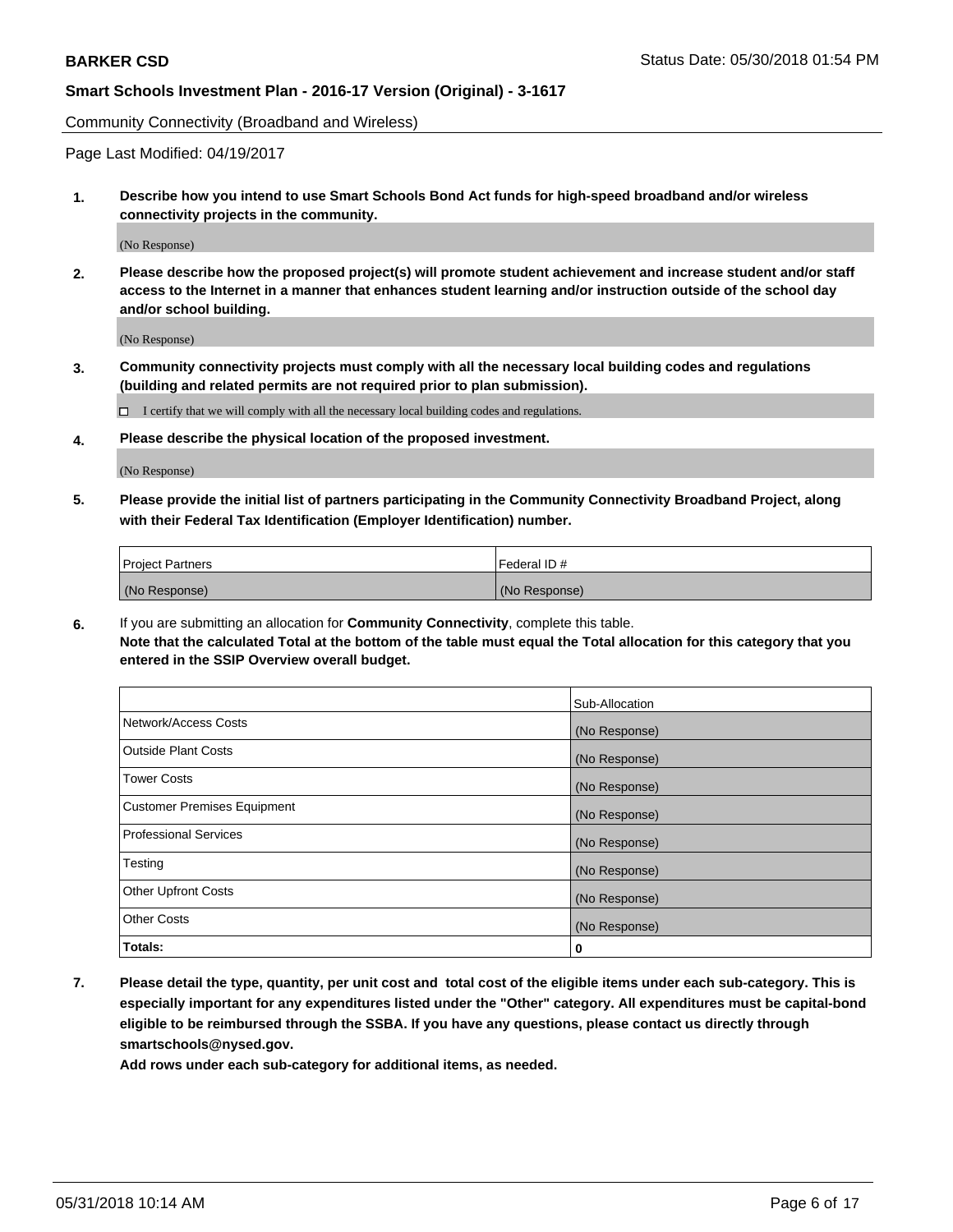Community Connectivity (Broadband and Wireless)

| Select the allowable expenditure<br>type.<br>Repeat to add another item under | Item to be purchased | Quantity      | Cost per Item | <b>Total Cost</b> |
|-------------------------------------------------------------------------------|----------------------|---------------|---------------|-------------------|
| each type.                                                                    |                      |               |               |                   |
| (No Response)                                                                 | (No Response)        | (No Response) | (No Response) | (No Response)     |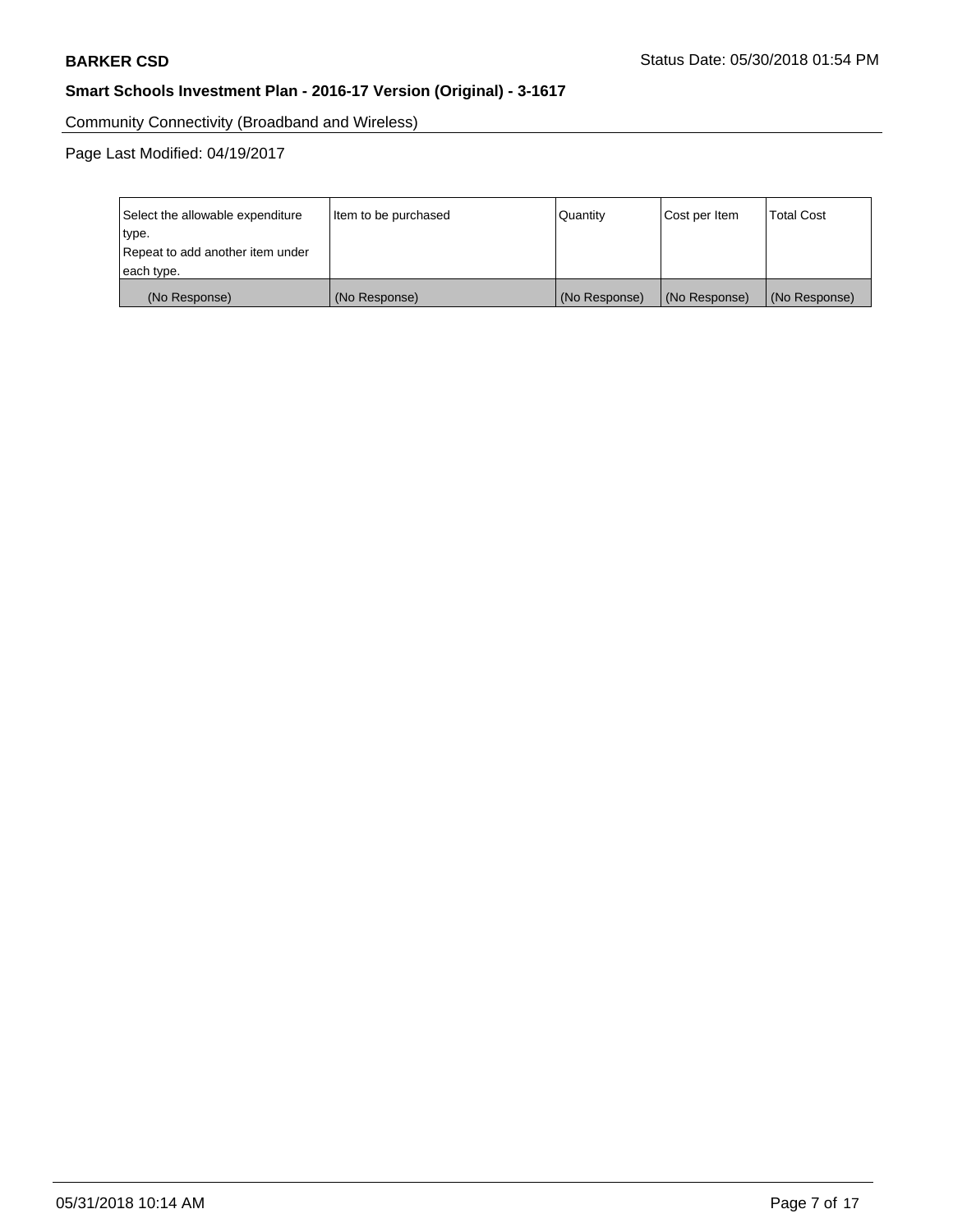#### Classroom Learning Technology

Page Last Modified: 04/19/2017

**1. In order for students and faculty to receive the maximum benefit from the technology made available under the Smart Schools Bond Act, their school buildings must possess sufficient connectivity infrastructure to ensure that devices can be used during the school day. Smart Schools Investment Plans must demonstrate that sufficient infrastructure that meets the Federal Communications Commission's 100 Mbps per 1,000 students standard currently exists in the buildings where new devices will be deployed, or is a planned use of a portion of Smart Schools Bond Act funds, or is under development through another funding source.**

**Smart Schools Bond Act funds used for technology infrastructure or classroom technology investments must increase the number of school buildings that meet or exceed the minimum speed standard of 100 Mbps per 1,000 students and staff within 12 months. This standard may be met on either a contracted 24/7 firm service or a "burstable" capability. If the standard is met under the burstable criteria, it must be:**

**1. Specifically codified in a service contract with a provider, and**

**2. Guaranteed to be available to all students and devices as needed, particularly during periods of high demand, such as computer-based testing (CBT) periods.**

**Please describe how your district already meets or is planning to meet this standard within 12 months of plan submission.**

(No Response)

- **1a. If a district believes that it will be impossible to meet this standard within 12 months, it may apply for a waiver of this requirement, as described on the Smart Schools website. The waiver must be filed and approved by SED prior to submitting this survey.**
	- By checking this box, you are certifying that the school district has an approved waiver of this requirement on file with the New York State Education Department.
- **2.** Connectivity Speed Calculator **(Required)**

|                         | Number of<br><b>Students</b> | Multiply by<br>100 Kbps | Divide by 1000 Current Speed<br>to Convert to<br>Required<br>Speed in Mb | l in Mb          | Expected<br>Speed to be<br>Attained Within Required<br>12 Months | Expected Date<br>When<br>Speed Will be<br>Met |
|-------------------------|------------------------------|-------------------------|--------------------------------------------------------------------------|------------------|------------------------------------------------------------------|-----------------------------------------------|
| <b>Calculated Speed</b> | (No<br>Response)             | (No Response)           | (No<br>Response)                                                         | (No<br>Response) | (No<br>Response)                                                 | (No<br>Response)                              |

**3. If the district wishes to have students and staff access the Internet from wireless devices within the school building, or in close proximity to it, it must first ensure that it has a robust Wi-Fi network in place that has sufficient bandwidth to meet user demand.**

**Please describe how you have quantified this demand and how you plan to meet this demand.**

(No Response)

**4. All New York State public school districts are required to complete and submit an Instructional Technology Plan survey to the New York State Education Department in compliance with Section 753 of the Education Law and per Part 100.12 of the Commissioner's Regulations.**

**Districts that include educational technology purchases as part of their Smart Schools Investment Plan must have a submitted and approved Instructional Technology Plan survey on file with the New York State Education Department.**

- By checking this box, you are certifying that the school district has an approved Instructional Technology Plan survey on file with the New York State Education Department.
- **5. Describe the devices you intend to purchase and their compatibility with existing or planned platforms or systems. Specifically address the adequacy of each facility's electrical, HVAC and other infrastructure necessary to install and support the operation of the planned technology.**

(No Response)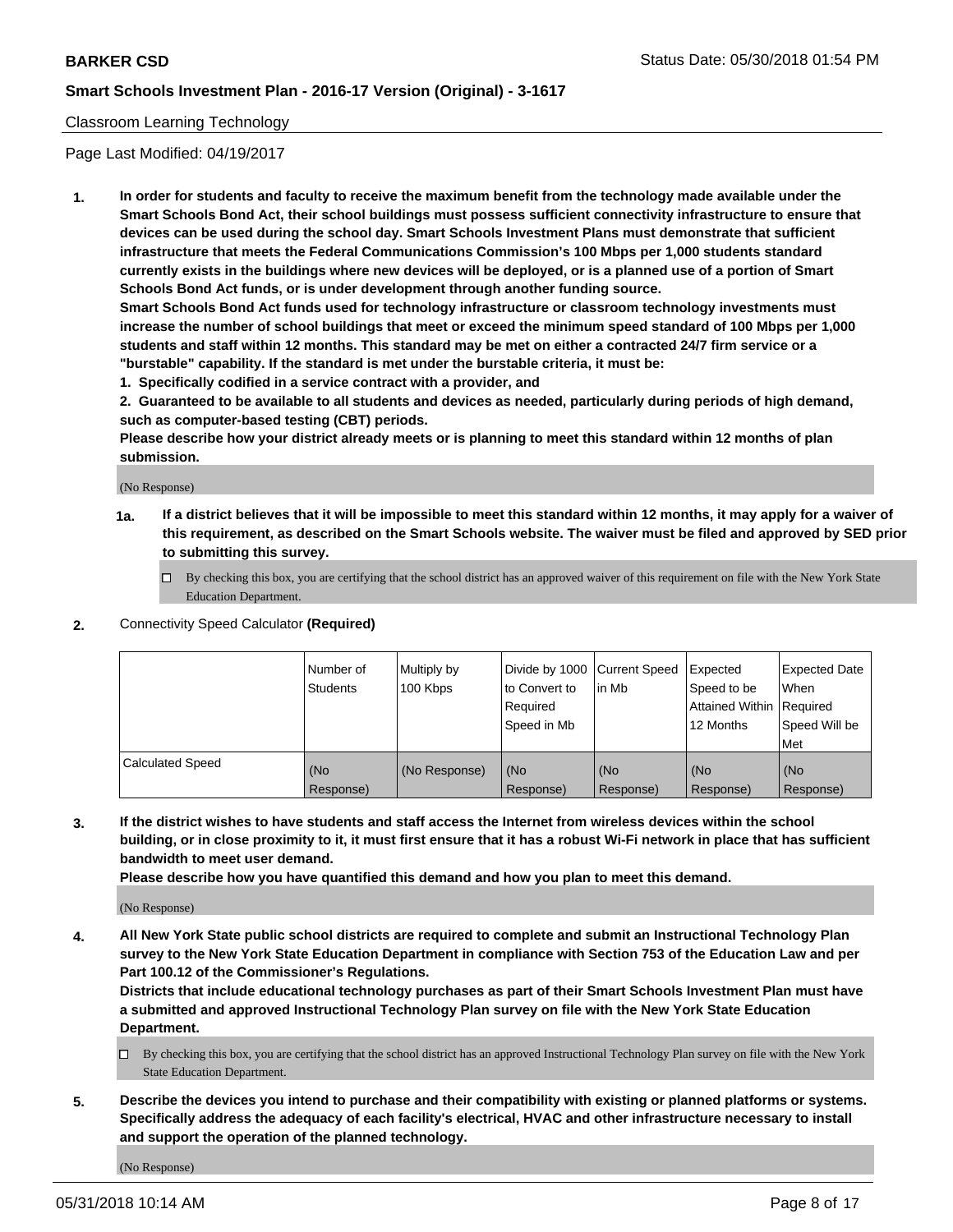#### Classroom Learning Technology

Page Last Modified: 04/19/2017

- **6. Describe how the proposed technology purchases will:**
	- **> enhance differentiated instruction;**
	- **> expand student learning inside and outside the classroom;**
	- **> benefit students with disabilities and English language learners; and**
	- **> contribute to the reduction of other learning gaps that have been identified within the district.**

**The expectation is that districts will place a priority on addressing the needs of students who struggle to succeed in a rigorous curriculum. Responses in this section should specifically address this concern and align with the district's Instructional Technology Plan (in particular Question 2 of E. Curriculum and Instruction: "Does the district's instructional technology plan address the needs of students with disabilities to ensure equitable access to instruction, materials and assessments?" and Question 3 of the same section: "Does the district's instructional technology plan address the provision of assistive technology specifically for students with disabilities to ensure access to and participation in the general curriculum?"**

(No Response)

**7. Where appropriate, describe how the proposed technology purchases will enhance ongoing communication with parents and other stakeholders and help the district facilitate technology-based regional partnerships, including distance learning and other efforts.**

(No Response)

**8. Describe the district's plan to provide professional development to ensure that administrators, teachers and staff can employ the technology purchased to enhance instruction successfully.**

**Note: This response should be aligned and expanded upon in accordance with your district's response to Question 1 of F. Professional Development of your Instructional Technology Plan: "Please provide a summary of professional development offered to teachers and staff, for the time period covered by this plan, to support technology to enhance teaching and learning. Please include topics, audience and method of delivery within your summary."**

(No Response)

- **9. Districts must contact the SUNY/CUNY teacher preparation program that supplies the largest number of the district's new teachers to request advice on innovative uses and best practices at the intersection of pedagogy and educational technology.**
	- $\Box$  By checking this box, you certify that you have contacted the SUNY/CUNY teacher preparation program that supplies the largest number of your new teachers to request advice on these issues.
	- **9a. Please enter the name of the SUNY or CUNY Institution that you contacted.**

(No Response)

**9b. Enter the primary Institution phone number.**

(No Response)

**9c. Enter the name of the contact person with whom you consulted and/or will be collaborating with on innovative uses of technology and best practices.**

(No Response)

**10. A district whose Smart Schools Investment Plan proposes the purchase of technology devices and other hardware must account for nonpublic schools in the district.**

**Are there nonpublic schools within your school district?**

 $\Box$ Yes  $\square$  No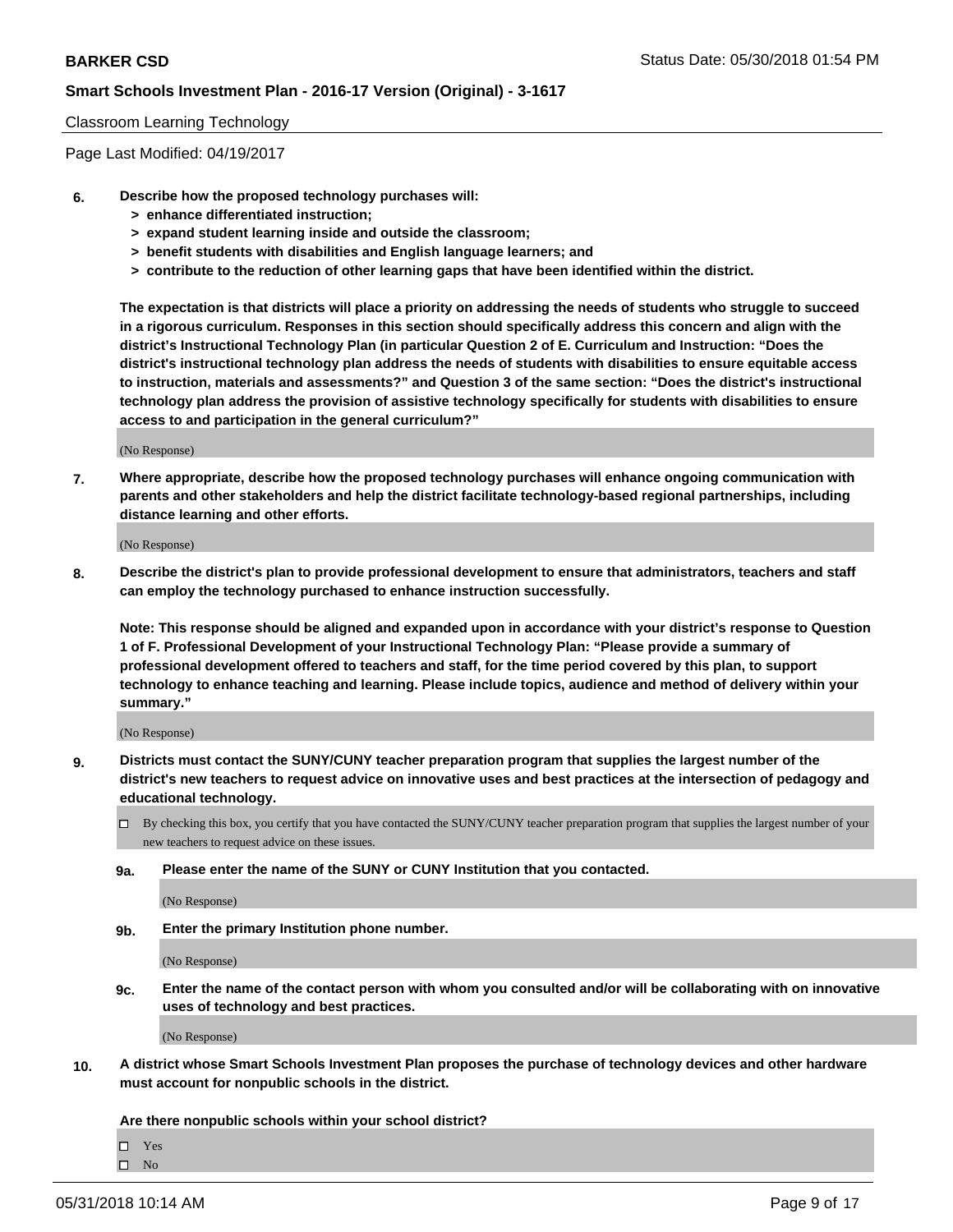Classroom Learning Technology

Page Last Modified: 04/19/2017

#### **11.** Nonpublic Classroom Technology Loan Calculator

The Smart Schools Bond Act provides that any Classroom Learning Technology purchases made using Smart Schools funds shall be lent, upon request, to nonpublic schools in the district. However, no school district shall be required to loan technology in amounts greater than the total obtained and spent on technology pursuant to the Smart Schools Bond Act and the value of such loan may not exceed the total of \$250 multiplied by the nonpublic school enrollment in the base year at the time of enactment.

See: http://www.p12.nysed.gov/mgtserv/smart\_schools/docs/Smart\_Schools\_Bond\_Act\_Guidance\_04.27.15\_Final.pdf.

|                                     | 1. Classroom<br>Technology<br>Sub-allocation | l 2. Public<br>Enrollment<br>$(2014 - 15)$ | <sup>1</sup> 3. Nonpublic<br>Enrollment<br>(2014-15) | l 4. Sum of<br>Public and<br>l Nonpublic<br>Enrollment                              | l 5. Total Per<br>Pupil Sub-<br>l allocation | l 6. Total<br>Nonpublic Loan<br>Amount |
|-------------------------------------|----------------------------------------------|--------------------------------------------|------------------------------------------------------|-------------------------------------------------------------------------------------|----------------------------------------------|----------------------------------------|
| Calculated Nonpublic Loan<br>Amount |                                              |                                            |                                                      | (No Response) (No Response) (No Response) (No Response) (No Response) (No Response) |                                              |                                        |

**12. To ensure the sustainability of technology purchases made with Smart Schools funds, districts must demonstrate a long-term plan to maintain and replace technology purchases supported by Smart Schools Bond Act funds. This sustainability plan shall demonstrate a district's capacity to support recurring costs of use that are ineligible for Smart Schools Bond Act funding such as device maintenance, technical support, Internet and wireless fees, maintenance of hotspots, staff professional development, building maintenance and the replacement of incidental items. Further, such a sustainability plan shall include a long-term plan for the replacement of purchased devices and equipment at the end of their useful life with other funding sources.**

 $\square$  By checking this box, you certify that the district has a sustainability plan as described above.

**13. Districts must ensure that devices purchased with Smart Schools Bond funds will be distributed, prepared for use, maintained and supported appropriately. Districts must maintain detailed device inventories in accordance with generally accepted accounting principles.**

By checking this box, you certify that the district has a distribution and inventory management plan and system in place.

**14.** If you are submitting an allocation for **Classroom Learning Technology** complete this table.

**Note that the calculated Total at the bottom of the table must equal the Total allocation for this category that you entered in the SSIP Overview overall budget.**

|                          | Sub-Allocation |
|--------------------------|----------------|
| Interactive Whiteboards  | (No Response)  |
| <b>Computer Servers</b>  | (No Response)  |
| <b>Desktop Computers</b> | (No Response)  |
| Laptop Computers         | (No Response)  |
| <b>Tablet Computers</b>  | (No Response)  |
| <b>Other Costs</b>       | (No Response)  |
| Totals:                  | 0              |

**15. Please detail the type, quantity, per unit cost and total cost of the eligible items under each sub-category. This is especially important for any expenditures listed under the "Other" category. All expenditures must be capital-bond eligible to be reimbursed through the SSBA. If you have any questions, please contact us directly through smartschools@nysed.gov.**

**Please specify in the "Item to be Purchased" field which specific expenditures and items are planned to meet the district's nonpublic loan requirement, if applicable.**

**NOTE: Wireless Access Points that will be loaned/purchased for nonpublic schools should ONLY be included in this category, not under School Connectivity, where public school districts would list them.**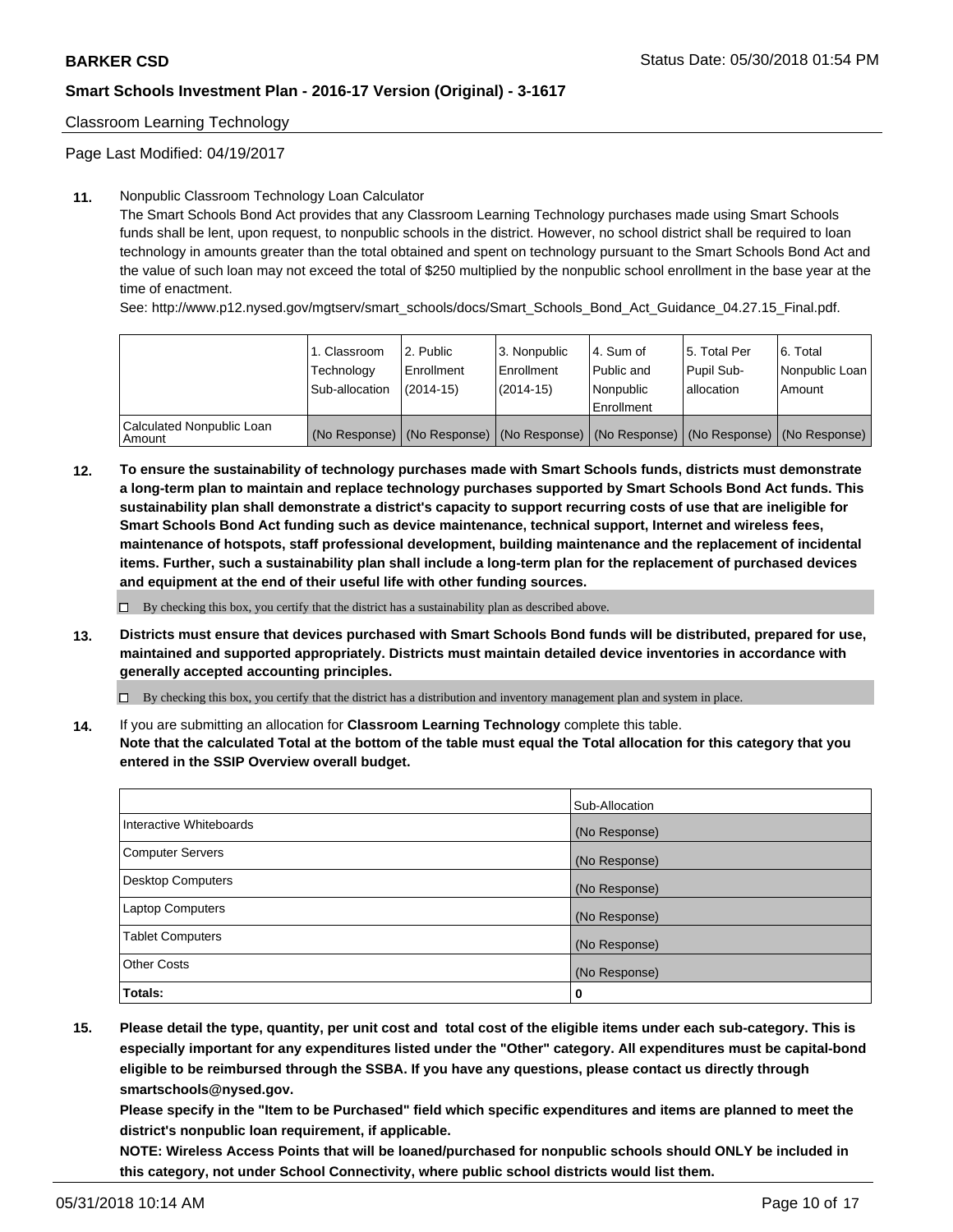Classroom Learning Technology

Page Last Modified: 04/19/2017

| (No Response)                    | (No Response)          | (No Response) | (No Response) | (No Response)     |
|----------------------------------|------------------------|---------------|---------------|-------------------|
| each type.                       |                        |               |               |                   |
| Repeat to add another item under |                        |               |               |                   |
| type.                            |                        |               |               |                   |
| Select the allowable expenditure | I Item to be Purchased | Quantity      | Cost per Item | <b>Total Cost</b> |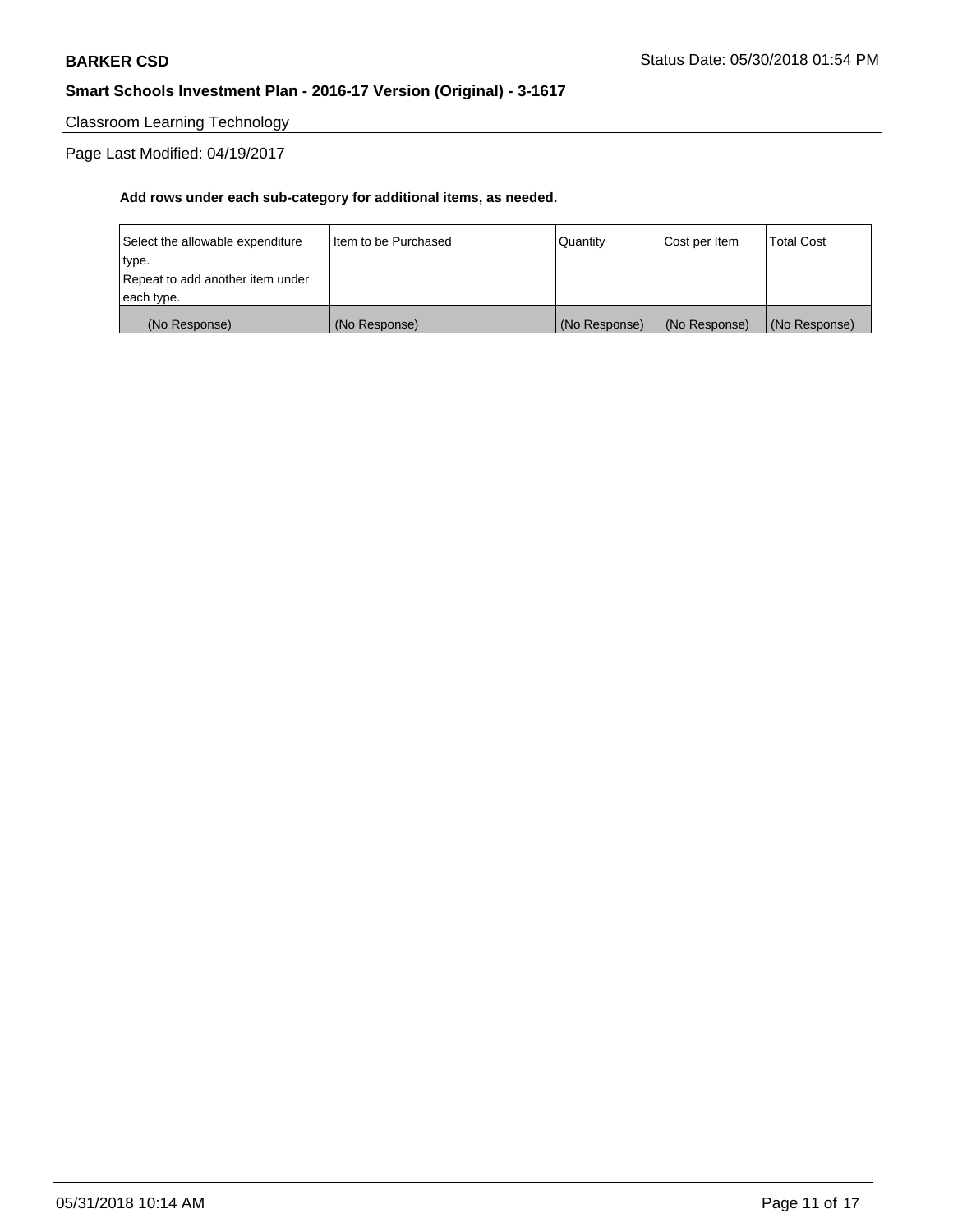#### Pre-Kindergarten Classrooms

Page Last Modified: 04/19/2017

**1. Provide information regarding how and where the district is currently serving pre-kindergarten students and justify the need for additional space with enrollment projections over 3 years.**

(No Response)

- **2. Describe the district's plan to construct, enhance or modernize education facilities to accommodate prekindergarten programs. Such plans must include:**
	- **Specific descriptions of what the district intends to do to each space;**
	- **An affirmation that pre-kindergarten classrooms will contain a minimum of 900 square feet per classroom;**
	- **The number of classrooms involved;**
	- **The approximate construction costs per classroom; and**
	- **Confirmation that the space is district-owned or has a long-term lease that exceeds the probable useful life of the improvements.**

(No Response)

**3. Smart Schools Bond Act funds may only be used for capital construction costs. Describe the type and amount of additional funds that will be required to support ineligible ongoing costs (e.g. instruction, supplies) associated with any additional pre-kindergarten classrooms that the district plans to add.**

(No Response)

**4. All plans and specifications for the erection, repair, enlargement or remodeling of school buildings in any public school district in the State must be reviewed and approved by the Commissioner. Districts that plan capital projects using their Smart Schools Bond Act funds will undergo a Preliminary Review Process by the Office of Facilities Planning.**

**Please indicate on a separate row each project number given to you by the Office of Facilities Planning.**

| Project Number |  |
|----------------|--|
| (No Response)  |  |

**5.** If you have made an allocation for **Pre-Kindergarten Classrooms,** complete this table.

**Note that the calculated Total at the bottom of the table must equal the Total allocation for this category that you entered in the SSIP Overview overall budget.**

|                                          | Sub-Allocation |
|------------------------------------------|----------------|
| Construct Pre-K Classrooms               | (No Response)  |
| Enhance/Modernize Educational Facilities | (No Response)  |
| Other Costs                              | (No Response)  |
| Totals:                                  | 0              |

**6. Please detail the type, quantity, per unit cost and total cost of the eligible items under each sub-category. This is especially important for any expenditures listed under the "Other" category. All expenditures must be capital-bond eligible to be reimbursed through the SSBA. If you have any questions, please contact us directly through smartschools@nysed.gov.**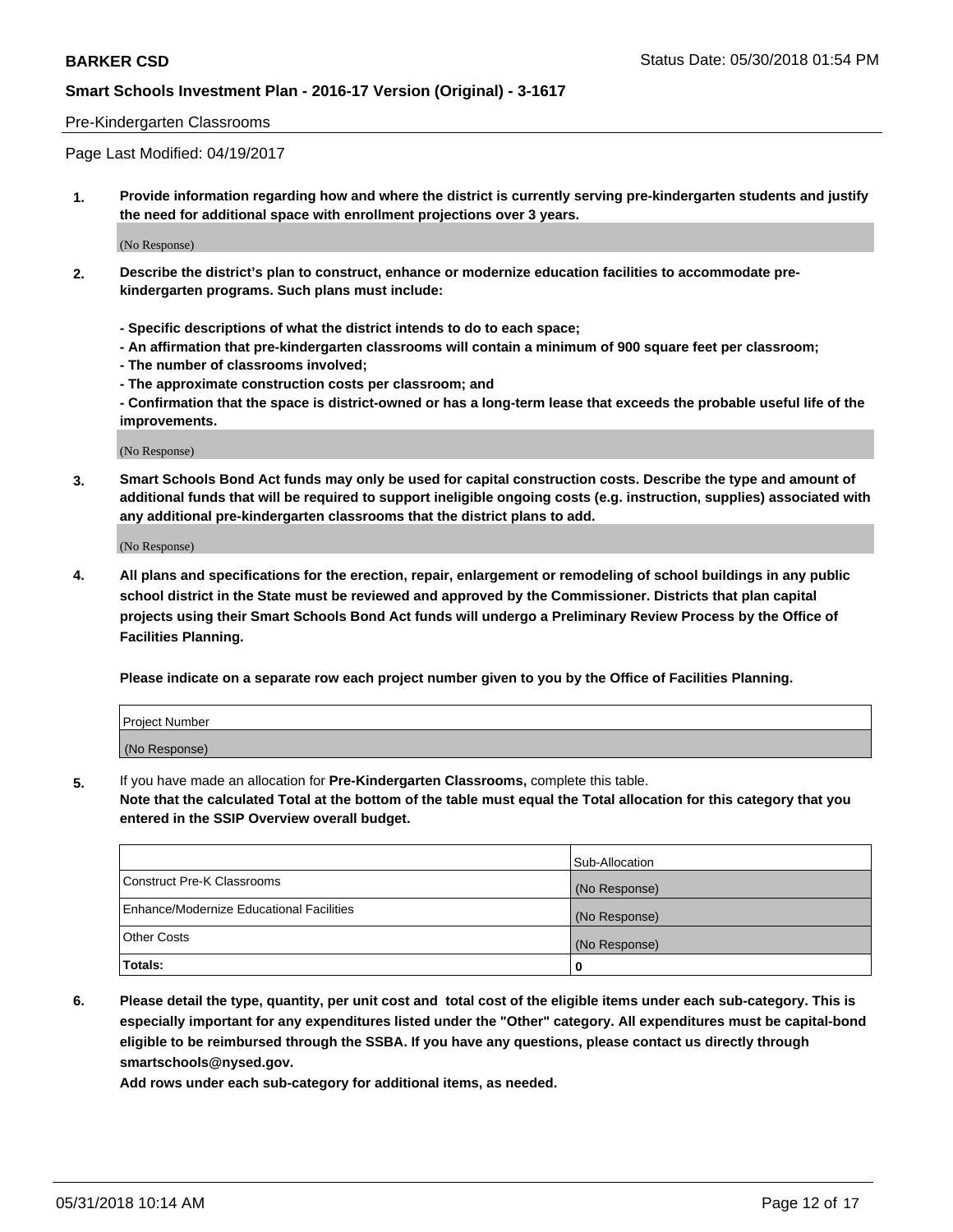# Pre-Kindergarten Classrooms

| Select the allowable expenditure | Item to be purchased | Quantity      | Cost per Item | <b>Total Cost</b> |
|----------------------------------|----------------------|---------------|---------------|-------------------|
| type.                            |                      |               |               |                   |
| Repeat to add another item under |                      |               |               |                   |
| each type.                       |                      |               |               |                   |
| (No Response)                    | (No Response)        | (No Response) | (No Response) | (No Response)     |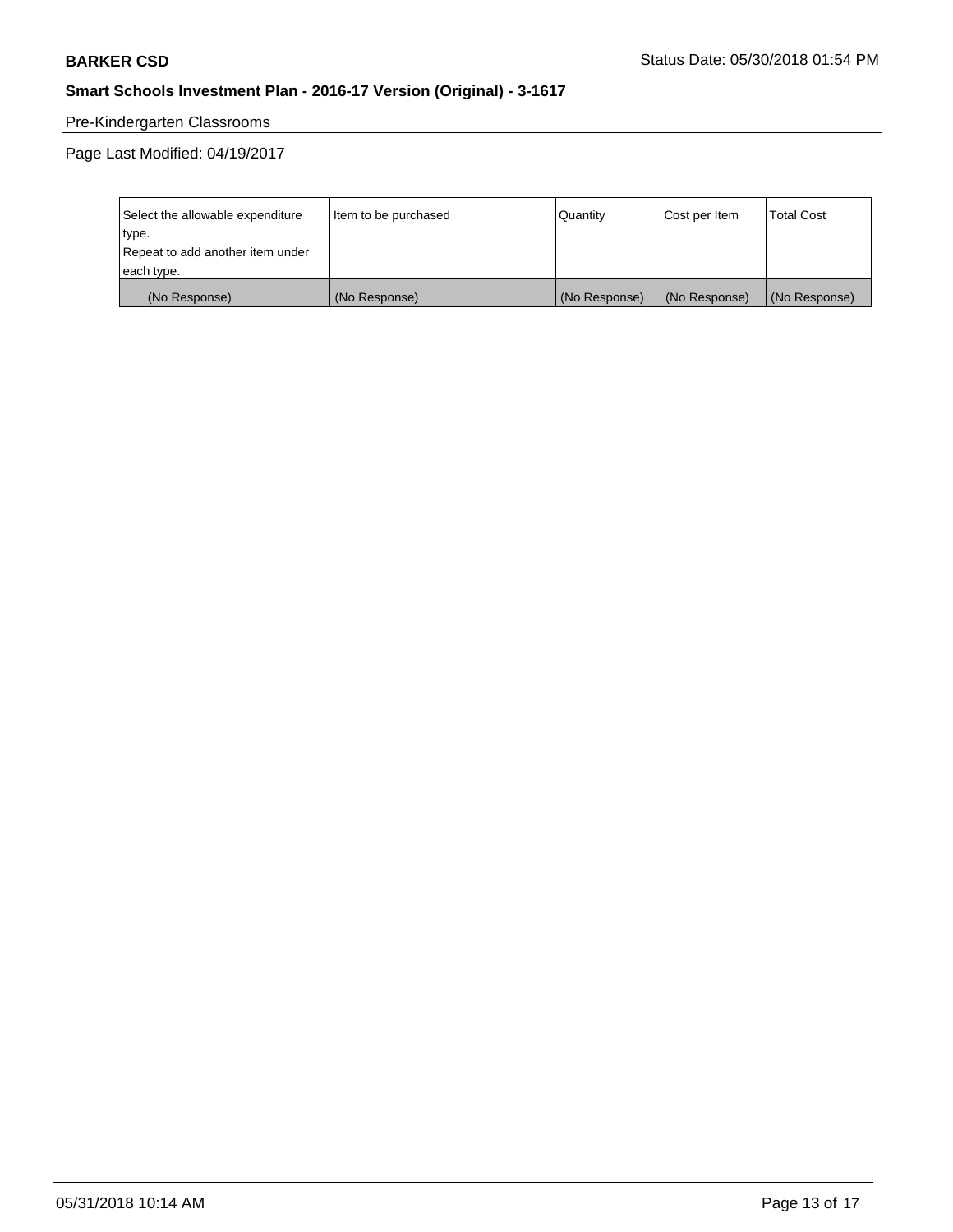Replace Transportable Classrooms

Page Last Modified: 04/19/2017

**1. Describe the district's plan to construct, enhance or modernize education facilities to provide high-quality instructional space by replacing transportable classrooms.**

(No Response)

**2. All plans and specifications for the erection, repair, enlargement or remodeling of school buildings in any public school district in the State must be reviewed and approved by the Commissioner. Districts that plan capital projects using their Smart Schools Bond Act funds will undergo a Preliminary Review Process by the Office of Facilities Planning.**

**Please indicate on a separate row each project number given to you by the Office of Facilities Planning.**

| <b>Project Number</b> |  |
|-----------------------|--|
| (No Response)         |  |
|                       |  |

**3. For large projects that seek to blend Smart Schools Bond Act dollars with other funds, please note that Smart Schools Bond Act funds can be allocated on a pro rata basis depending on the number of new classrooms built that directly replace transportable classroom units.**

**If a district seeks to blend Smart Schools Bond Act dollars with other funds describe below what other funds are being used and what portion of the money will be Smart Schools Bond Act funds.**

(No Response)

**4.** If you have made an allocation for **Replace Transportable Classrooms**, complete this table. **Note that the calculated Total at the bottom of the table must equal the Total allocation for this category that you entered in the SSIP Overview overall budget.**

|                                                | Sub-Allocation |
|------------------------------------------------|----------------|
| Construct New Instructional Space              | (No Response)  |
| Enhance/Modernize Existing Instructional Space | (No Response)  |
| Other Costs                                    | (No Response)  |
| Totals:                                        | 0              |

**5. Please detail the type, quantity, per unit cost and total cost of the eligible items under each sub-category. This is especially important for any expenditures listed under the "Other" category. All expenditures must be capital-bond eligible to be reimbursed through the SSBA. If you have any questions, please contact us directly through smartschools@nysed.gov.**

| Select the allowable expenditure<br>type. | Item to be purchased | Quantity      | Cost per Item | <b>Total Cost</b> |
|-------------------------------------------|----------------------|---------------|---------------|-------------------|
| Repeat to add another item under          |                      |               |               |                   |
| each type.                                |                      |               |               |                   |
| (No Response)                             | (No Response)        | (No Response) | (No Response) | (No Response)     |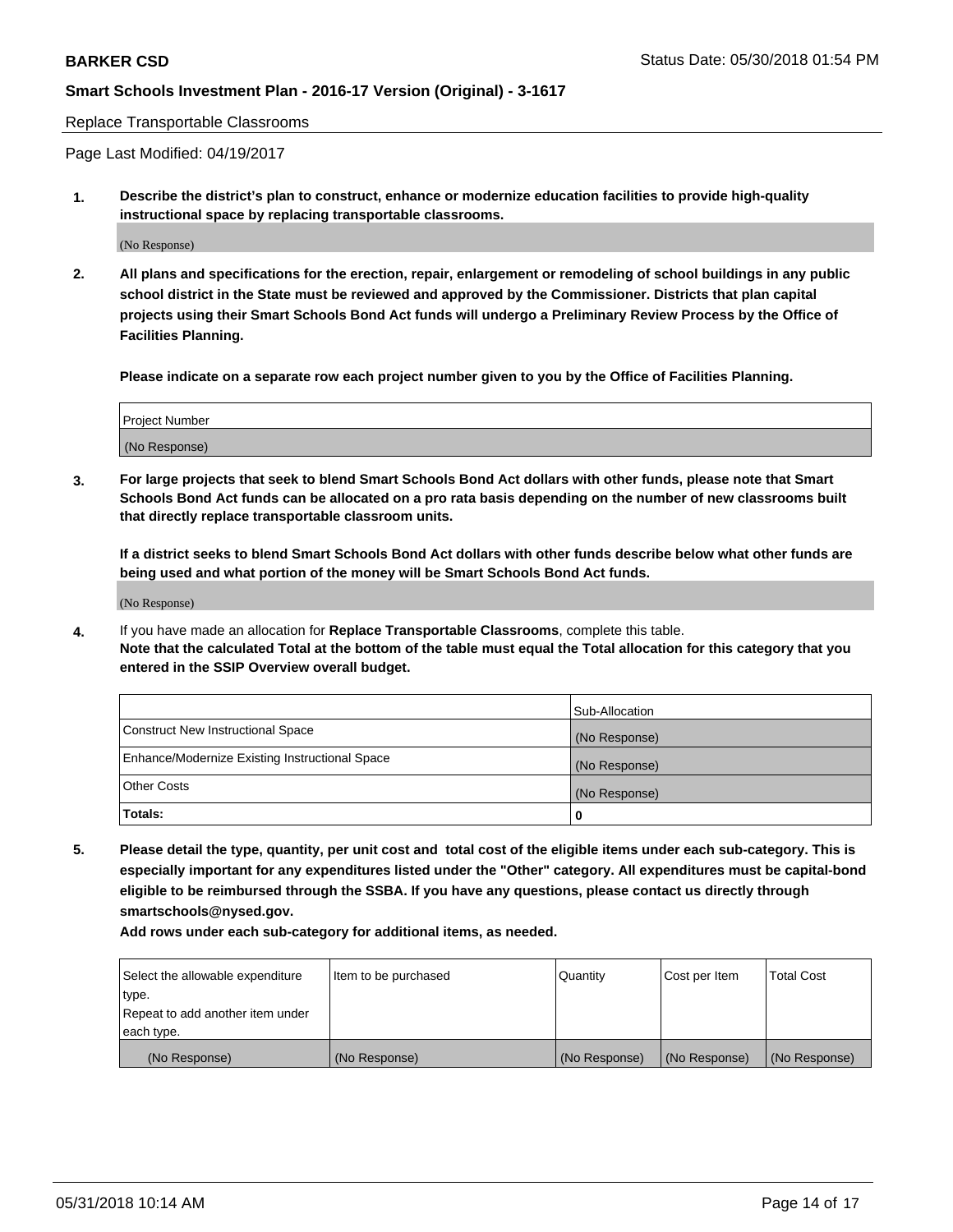### High-Tech Security Features

#### Page Last Modified: 05/30/2018

### **1. Describe how you intend to use Smart Schools Bond Act funds to install high-tech security features in school buildings and on school campuses.**

The Barker Central School District currently has a mix of analog and digital video surveillance equipment throughout certain areas of the school building. The Districts aging network video recording devices are in need of replacement to support larger data recording requirements, new video surveillance software updates, and hardware reliability for data storage and retrieval. Internal and external analog cameras located throughout the District will be replaced with updated digital cameras and connected to the video surveillance virtual local area network. Additional network switches will be acquired through the use of E-rate funds. These switches will provide port density in wiring closets to support the addition of digital video surveillance cameras throughout the District. The surveillance devices currently installed throughout the District provide some benefit for security in the areas they are installed, but do not provide ample coverage for all locations throughout the schools. Key staff members have conducted school walk-throughs to identify locations for new camera installations to provide ample surveillance coverage throughout the schools. The careful implementation of video surveillance equipment offers a critical component for a safe school environment and tools for security when necessary. Additional licensing and installation fees are included as part of this project and are identified as separate line times for clarification of costs.

**2. All plans and specifications for the erection, repair, enlargement or remodeling of school buildings in any public school district in the State must be reviewed and approved by the Commissioner. Districts that plan capital projects using their Smart Schools Bond Act funds will undergo a Preliminary Review Process by the Office of Facilities Planning.** 

**Please indicate on a separate row each project number given to you by the Office of Facilities Planning.**

Project Number 40-13-01-04-7-999-BA1

- **3. Was your project deemed eligible for streamlined Review?**
	- Yes
	- $\square$  No
	- **3a. Districts with streamlined projects must certify that they have reviewed all installations with their licensed architect or engineer of record, and provide that person's name and license number. The licensed professional must review the products and proposed method of installation prior to implementation and review the work during and after completion in order to affirm that the work was code-compliant, if requested.**

By checking this box, you certify that the district has reviewed all installations with a licensed architect or engineer of record.

**4. Include the name and license number of the architect or engineer of record.**

| Name                     | l License Number |
|--------------------------|------------------|
| <b>Brad Vaillancourt</b> | 31694            |

**5.** If you have made an allocation for **High-Tech Security Features**, complete this table. **Note that the calculated Total at the bottom of the table must equal the Total allocation for this category that you**

#### **entered in the SSIP Overview overall budget.**

|                                                      | Sub-Allocation |
|------------------------------------------------------|----------------|
| Capital-Intensive Security Project (Standard Review) | l O            |
| <b>Electronic Security System</b>                    | 95,381         |
| <b>Entry Control System</b>                          | $\overline{0}$ |
| Approved Door Hardening Project                      | $\Omega$       |
| <b>Other Costs</b>                                   | 2,000          |
| <b>Totals:</b>                                       |                |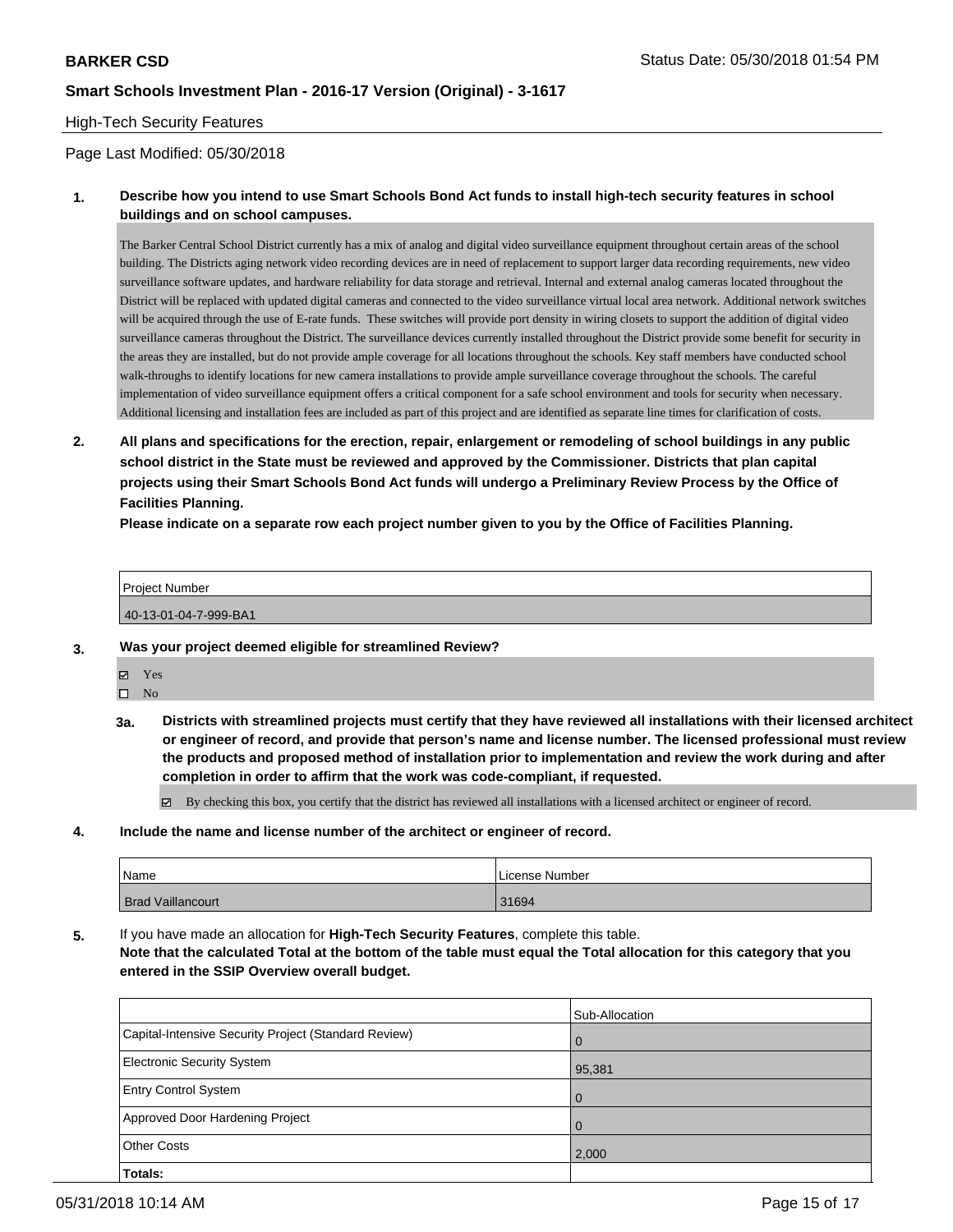### High-Tech Security Features

Page Last Modified: 05/30/2018

| 97.381                       |
|------------------------------|
| Alloc<br>c.ı<br>11.UL<br>our |

**6. Please detail the type, quantity, per unit cost and total cost of the eligible items under each sub-category. This is especially important for any expenditures listed under the "Other" category. All expenditures must be capital-bond eligible to be reimbursed through the SSBA. If you have any questions, please contact us directly through smartschools@nysed.gov.**

| Select the allowable expenditure          | Item to be purchased                      | Quantity       | Cost per Item | <b>Total Cost</b> |
|-------------------------------------------|-------------------------------------------|----------------|---------------|-------------------|
| type.<br>Repeat to add another item under |                                           |                |               |                   |
| each type.                                |                                           |                |               |                   |
|                                           |                                           |                |               |                   |
| <b>Electronic Security System</b>         | Axis P3214-V 1.3 MP                       | 14             | 499           | 6,986             |
| <b>Electronic Security System</b>         | Axis P3215-V 2 MP                         | $\overline{7}$ | 599           | 4,193             |
| <b>Electronic Security System</b>         | <b>Axis P3367-VE</b>                      | $\mathbf{1}$   | 1,199         | 1,199             |
| <b>Electronic Security System</b>         | Axis M3027-PVE                            | $\mathbf{1}$   | 749           | 749               |
| <b>Electronic Security System</b>         | Mobotix MS-D15Di-SEC 5 MP                 | 9              | 1,148         | 10,332            |
| <b>Electronic Security System</b>         | Mobotix D15D Lens Unit L38                | 17             | 190           | 3.230             |
| <b>Electronic Security System</b>         | Mobotix D15D Lens Unit L25                | 1              | 190           | 190               |
| <b>Electronic Security System</b>         | Mobotix 360 Hemispheric 5 MP              | 3              | 798           | 2.394             |
| <b>Electronic Security System</b>         | Pelco Optera 180 Degree Pan               | $\mathbf{1}$   | 2,526         | 2,526             |
| <b>Electronic Security System</b>         | Pelco Wall Mount Arm                      | $\overline{2}$ | 64            | 128               |
| <b>Electronic Security System</b>         | Pelco Optera 270 Degree Pan               | 3              | 2,526         | 7,578             |
| <b>Electronic Security System</b>         | <b>Pelco Wall Mount</b>                   | $\overline{2}$ | 75            | 150               |
| <b>Electronic Security System</b>         | Pelco Corner Mount                        | $\overline{2}$ | 141           | 282               |
| <b>Electronic Security System</b>         | Pelco Pole Mount Adaptor                  | $\mathbf{1}$   | 78            | 78                |
| <b>Electronic Security System</b>         | Milestone Camera Enterprise License       | 34             | 199           | 6,766             |
| <b>Electronic Security System</b>         | Comnet P2P Wireless Ethernet Kit          | $\mathbf{1}$   | 1,400         | 1,400             |
| <b>Electronic Security System</b>         | Dell PowerEdge R730xd Server              | $\overline{2}$ | 20,150        | 40,300            |
| <b>Electronic Security System</b>         | <b>Indoor Camera Installation</b>         | 35             | 140           | 4,900             |
| <b>Electronic Security System</b>         | <b>Exterior Camera Installation</b>       | 5              | 180           | 900               |
| <b>Electronic Security System</b>         | <b>Electrical Contractor Installation</b> | 10             | 110           | 1,100             |
| <b>Other Costs</b>                        | Architect/Engineer Review & Approval      | $\mathbf{1}$   | 2,000         | 2,000             |